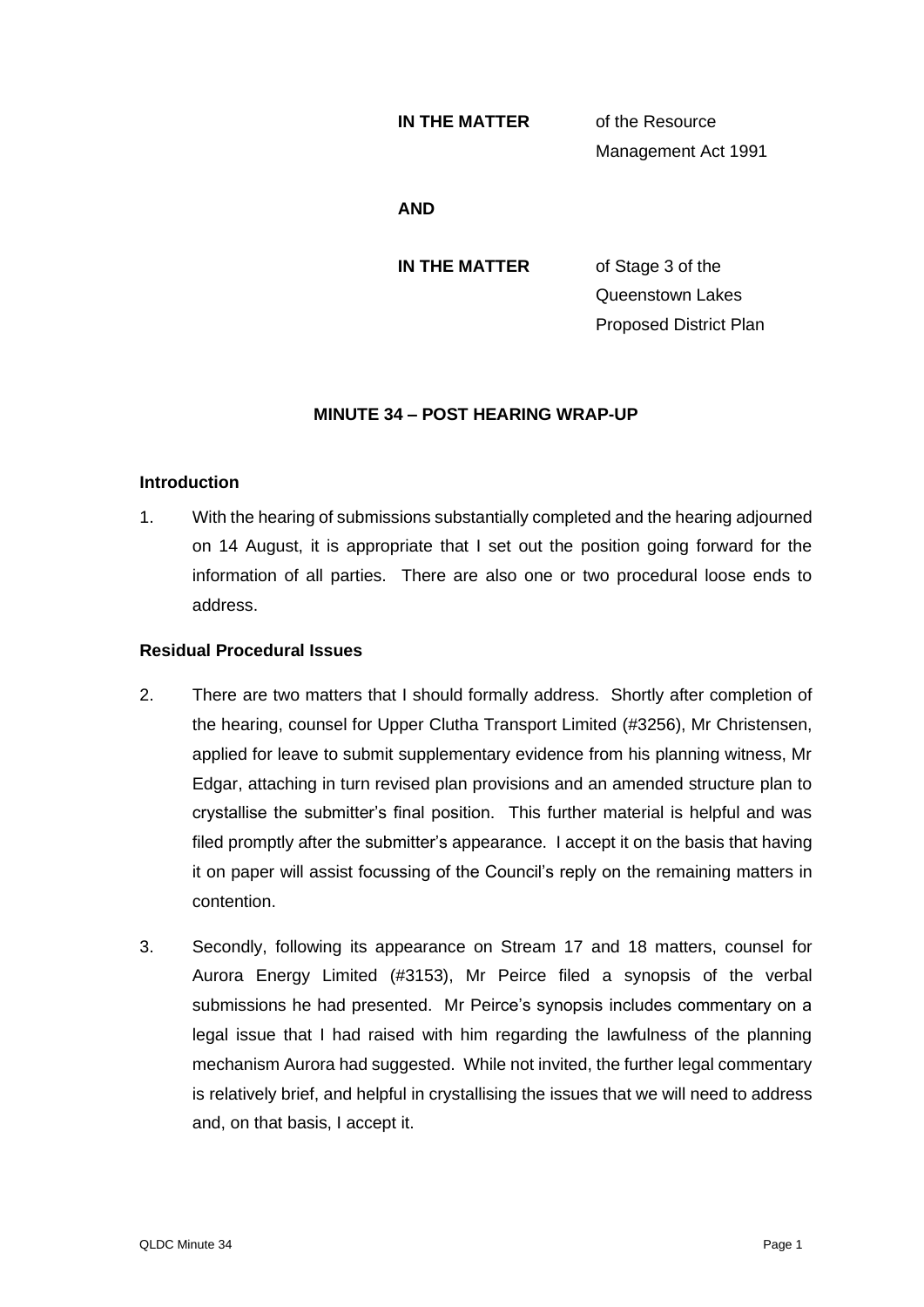# **Timetabling Matters**

- 4. My previous directions meant that the Hearing Panel is awaiting feedback from the parties as follows:
	- (a) In Minute 32, I provided the opportunity for parties to respond to the legal argument of Mr Nolan QC for Scope Resources Limited (#3470) on the ability of the Panel to recommend rezoning of land zoned as part of an earlier stage of the Proposed District Plan process, such feedback to be in hand by 21 August 2020;
	- (b) In Minute 32, I provided written questions for Mr Ben Farrell, the planning witness for Wayfare Group Limited 9#3343) and Cardrona Alpine Resort Limited (#31018), with a request that Mr Farrell supply written answers by 21 August.
- 5. When he appeared on 14 August, Mr Nolan QC requested the opportunity to reply to any submissions filed under the leave reserved, as above. I did not grant that application. Rather, I said I would consider the matters raised in any submissions received and determine at that time whether the Panel would benefit from having further input from Mr Nolan.
- 6. In addition, also related to the Scope Resources Limited case, Dr Rissman was unable to give evidence for the further submitter due to an unexpected illness. I have given leave for Dr Rissman to file a summary of his evidence by 21 August. Depending on the contents of that summary, the Hearing Panel may have questions for Dr Rissman. If so, we will supply them in writing with a specified time limit for written answers.
- 7. Following completion of the above steps, the next step will be receipt of the Council's written reply. At the conclusion of the presentation of the Council's case on 3 July, I gave a verbal direction that the Council file its written reply on or before Monday 7 September. Once filed, the Council's reply will be loaded on the hearing website for the information of parties only (there is no opportunity for submitters to provide further input).
- 8. As the Hearing Panel collectively reviews the large volume of material received, it may be that we will identify issues on which we request specific assistance from the Council, as part of its reply. I will address such matters in a separate Minute.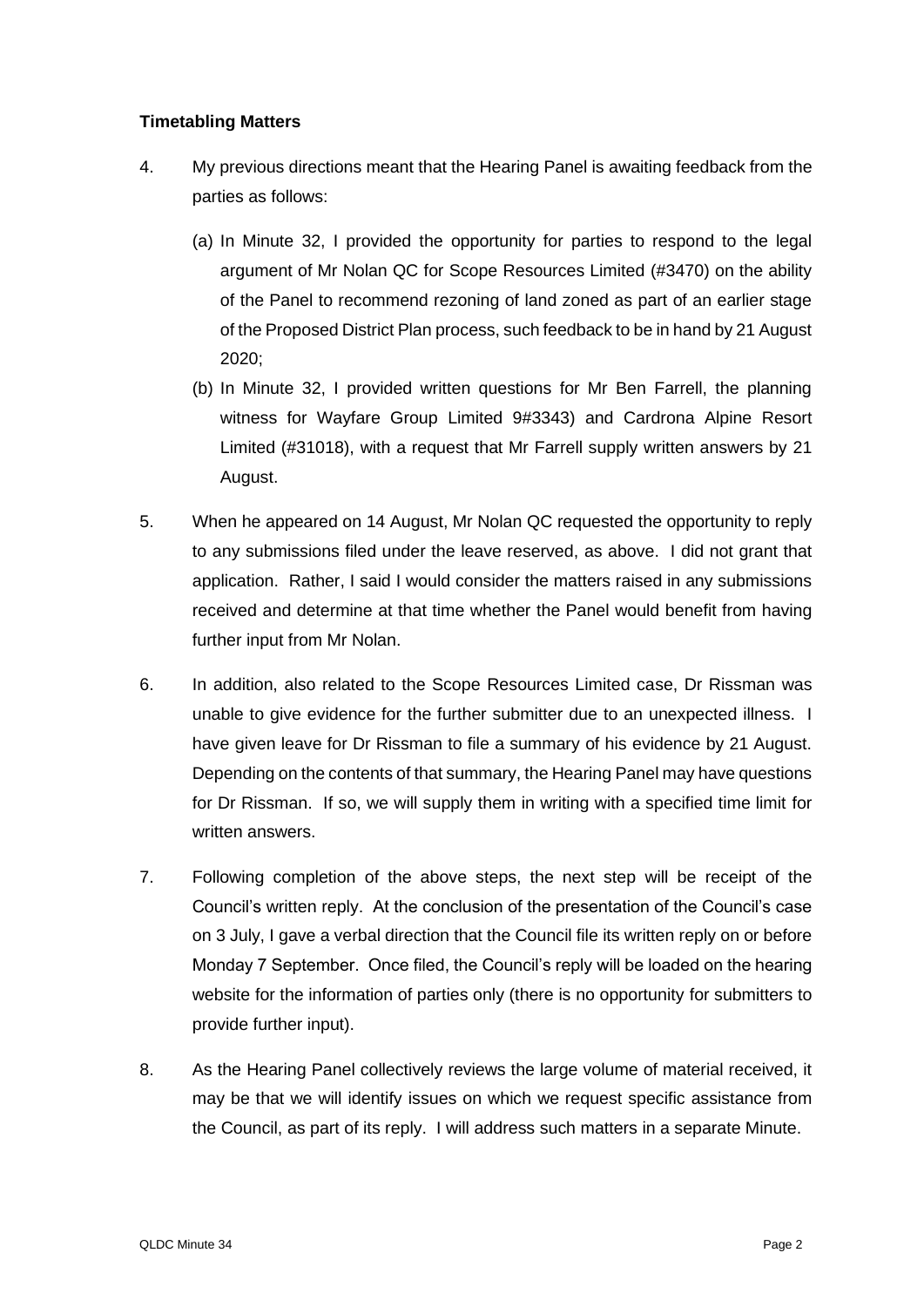- 9. To assist the preparation of the Panel's recommendations, Council is requested to supply with its reply Word versions of the Plan provisions in issue in Stage 3 as follows:
	- (a) The Plan provisions as notified;
	- (b) The final version recommended by Council of the relevant Plan provisions, with any coloured or other highlighting and/or marginal comments removed.
- 10. One submission remains outstanding, that of Wayfare Group Limited (#31024) in relation to the Rural Visitor Zone at Walter Peak (refer Minute 14). I have asked counsel for the Council to arrange a telephone conference with counsel for Wayfare Group Limited, Ms Baker-Galloway, in order that I might discuss with counsel what arrangements should be put in place for hearing of that submission.
- 11. The only other step in the process I am aware of is for the Hearing Panel to prepare its recommendations to the Council.
- 12. The Council has requested that we provide recommendations in relation to the variations to Chapter 30 in advance of our recommendations on the balance of Stage 3 issues, in order to facilitate the District's recovery from covid-related disruptions. This particular element of Stage 3 is relatively discrete and has not proven highly contentious, lending itself to separate treatment. In addition, I have been advised that the Council has no matters which it wishes to address in reply. As a result, we do not need to await the Council's reply before commencing preparation of our recommendations on it.
- 13. The Hearing Panel will endeavour to release its recommendations on Chapter 30 as soon as practicable. Reflecting the volume of material for us to consider on other matters, however, the Hearing Panel's target for delivery of its recommendations to Council for the balance of Stage 3 is the Christmas break. For the reasons set out above, I do not currently know if, by then, it will be possible to make recommendations on the Wayfare Group Limited Walter Peak Rural Visitor Zone submission. If not, a separate report on that specific issue will follow as soon as practicable thereafter.
- 14. If any party considers that I need to address a procedural issue not covered above, please contact the Hearing Administrator with details thereof.
- 15. It remains only for me to thank all participants in the hearing for their contribution. All parties may be assured that the Hearing Panel will be giving careful consideration to all of the inputs that have been received.